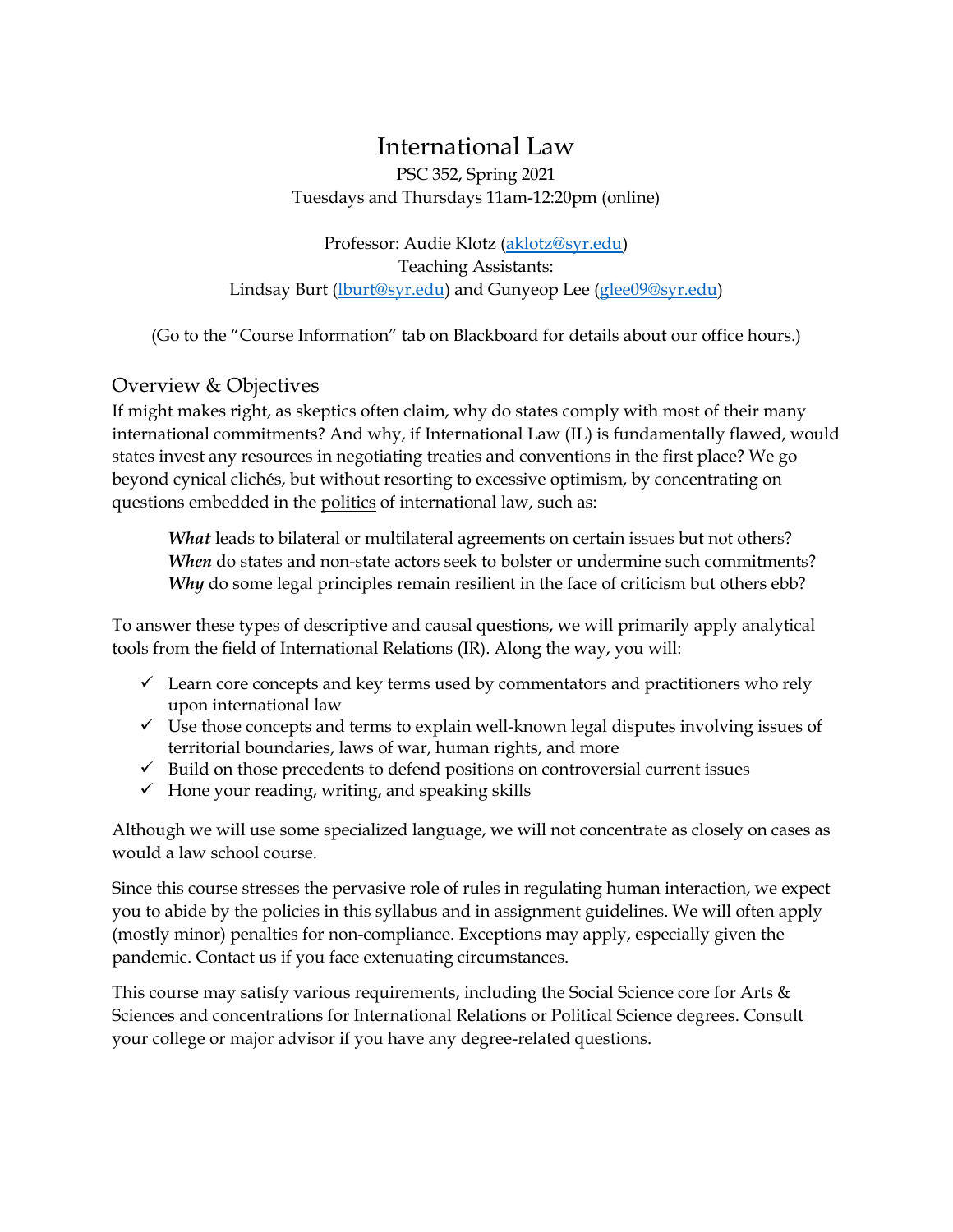# Assignments & Assessments

For the basics, we will use one required textbook: Shirley Scott, *International Law in World Politics: An Introduction* **3rd** edition (Lynne Rienner, 2017)—be sure to get this edition. We will supplement this concise book with official documents and various commentaries. You will find links to these additional materials (readings, videos, etc.) and assignments posted on Blackboard [BB]. Arrive at every session having read (or watched) assigned materials and, when relevant, having completed any tasks.

Since this course does not include smaller discussion sections, participation grades (20%) will cover multiple types of engagement. Most sessions will be interactive lectures, with a chat function and sometimes with break-out groups. Be prepared for questions about the assigned materials—we may randomly call on people. Often, we will create additional tasks, such as surveys or homework. Also, follow news related international law, then post items and comments on the "law in the wild" discussion forum.

Attendance is a precondition for participation—logging into a virtual room, or watching the recording later, does not suffice. Regardless of personality, you should engage regularly, at minimum in one way every week, whether verbally or via the chat in class or asynchronously on discussion boards. Identify at least one participation goal for the semester, then create a few self-assessment benchmarks. For shy people, pledging to speak up every week may be an appropriate challenge. Conversely, for talkative people, active listening may be a skill to practice on the discussion board. We look for improvement too.

Two take-home exams (40% each), submitted via TurnItIn, will cover key concepts and major debates. Expect a few short essay-style questions involving documentary analysis, with a bit of choice. You will receive detailed guidelines at least one week prior to the due date.

# Policies & Procedures

In general, we follow university policies on accommodation, absences, and accountability. We also have course-specific policies on technology and deadlines.

Virtual classrooms alter expectations about acceptable behavior, including uses of technology. While we will not require cameras in synchronous sessions, anyone not engaging might be moved back into a waiting room. Of course, avoid disrespectful behavior (or worse). We will collectively generate and agree upon additional procedures and etiquette.

Tasks frequently include a proportional late penalty as well as a procedure for requesting an exception or extension. In general, better late than never: you will usually receive partial credit. However, sometimes tasks must be submitted by class, except for an excused absence. Other times, you might need to complete one task in order to access the next task. Always ask if you face extenuating circumstances.

Register any requests for Religious Observances via MySlice, and let us know in advance about athletic or academic events. Then consult us if you need to modify any assignment deadline. If you are sick, contact one of us once possible (no documentation needed). For major illnesses, family emergencies, or other issues, you should also contact your advisor.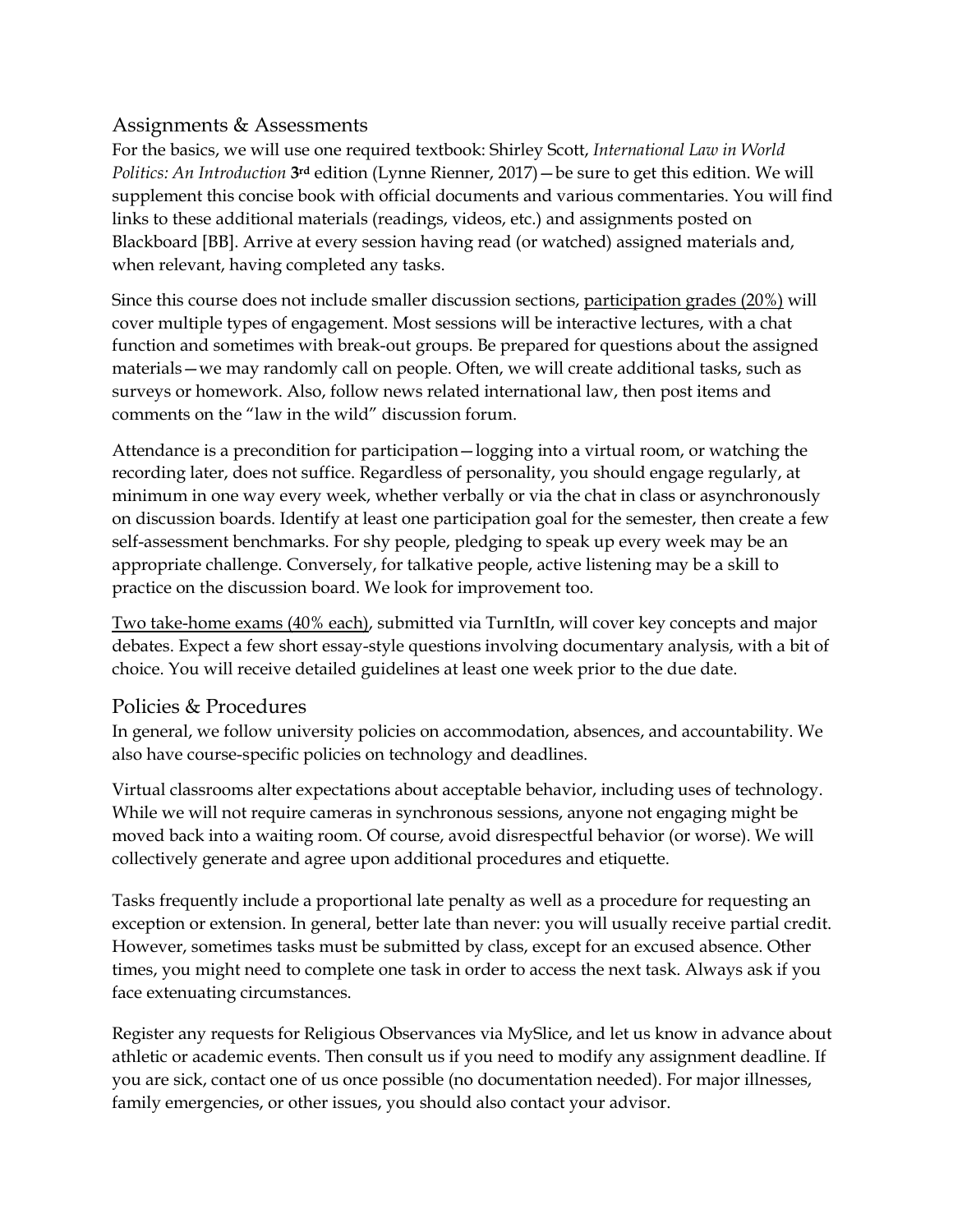We aim to create an inclusive classroom but cannot anticipate everything. You are welcome to discuss any issues related to accessibility, regardless of whether your circumstances relate to formal accommodations. Anyone requesting formal accommodations should first contact Disability Services, and then confirm with us any detailed arrangements.

Papers you submit for this class will become part of the Turnitin.com reference database solely for the purpose of detecting plagiarism. We will review paraphrasing and other academic writing standards. See the Academic Integrity website for university policies and possible penalties for infractions. If in doubt, ask us before submitting.

Many of the topics that we cover—especially war or rights violations—can be emotionally jarring. SU provides a wide range of support services. If you feel anxious, for whatever reasons, consider making an appointment at the Barnes Center. Veterans can also find help via the  $VA$ hospital, next to campus, 315-425-4400. Another option for anyone needing support related to sexual violence is [Vera House,](http://www.verahouse.org/programs-and-services/vera-house-programs) the Syracuse-area community organization that provides 24/7 support services, 315-425-0818. Because of "mandatory reporter" rules, **instructors cannot guarantee confidentiality** if you discuss an incident of sexual violence, but we can guide you to confidential help.

# Daily Schedule

This overview only lists the textbook assignments. Each session will include additional reading (or other material) on an illustrative topic. Typically, homework will be assigned in class, often on the last lecture slide. Caveat: Illustrations may change in response to news. Always check the Coursework folder.

## **Part 1: Core Components of International Law**

Tu 2/9: Introduction to the concept of international law and overview of the course

Th 2/11: Rule and Rules—International Law (IL) in International Relations (IR)

Read Scott, chs.1 & 15.

Illustration: Montevideo Convention

Tu 2/16: States and Sovereignty

Read Scott, ch.2.

Illustration: Brexit

Th 2/18: Non-state Actors

Read Scott, ch.3

Illustration: Landmines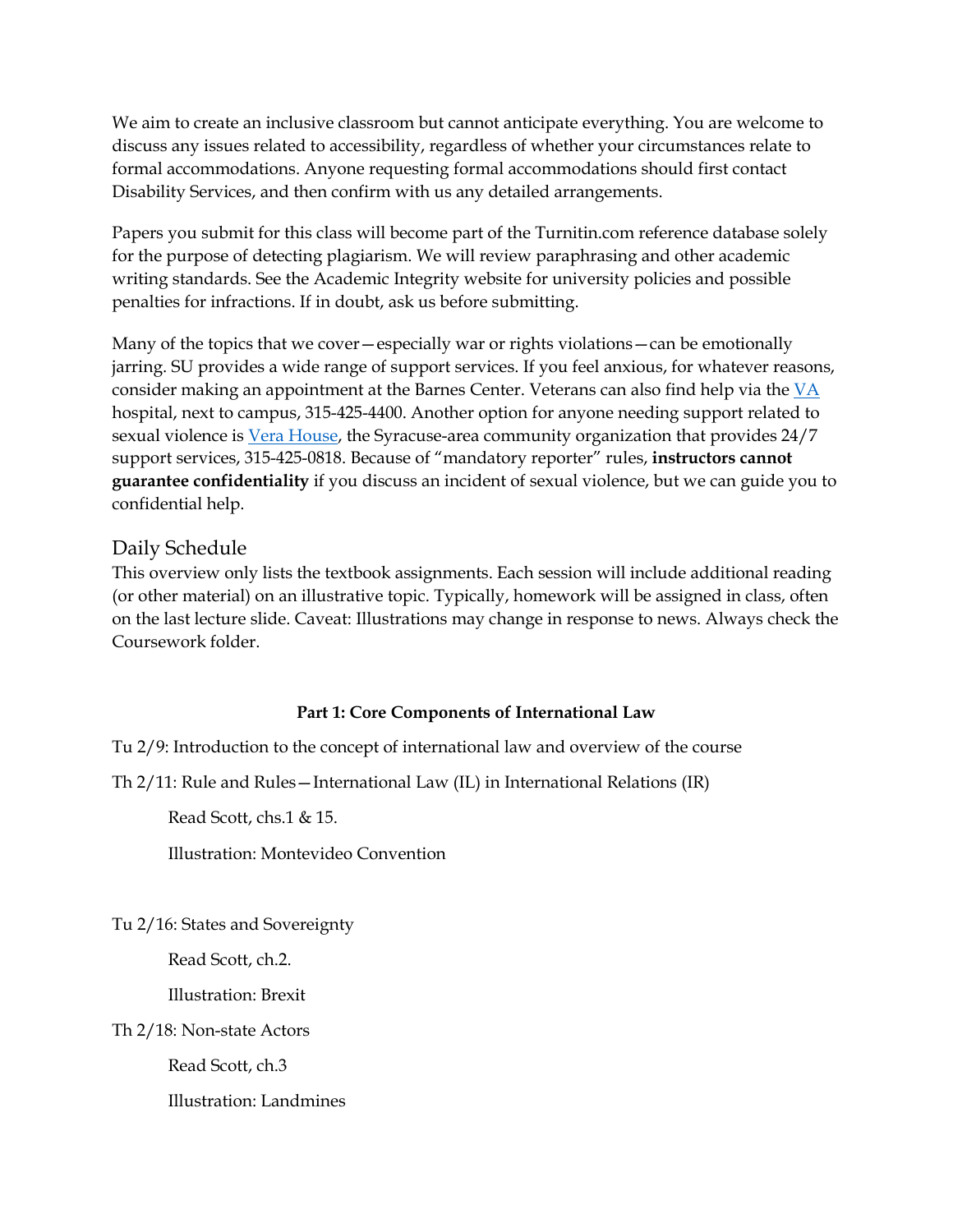### Tu 2/23: International Organizations

Read Scott, ch.4

Illustration: World Health Organization

## Th 2/25: Courts and Tribunals

Read Scott, ch.5

Illustration: International Criminal Court

### Tu 3/2: Types of Law

Read Scott, ch.6

Illustration: Declaration on the Rights of Indigenous Peoples

# Th 3/4: Arguments

Read Scott, ch.7

Illustration: Whaling Convention

### Tu 3/9: Documents

Read Scott, ch.8

Illustration: Genocide Convention

# Th 3/11: Regimes

Read Scott, ch.9

Illustration: Refugees

### Tu 3/16: Review

#### **Th 3/18: Exam 1**

Tu 3/23: "Wellness Day" -- no class or assignments, per university policy

Th 3/25: "Spring Break" -- another day without class (catch up on any late work)